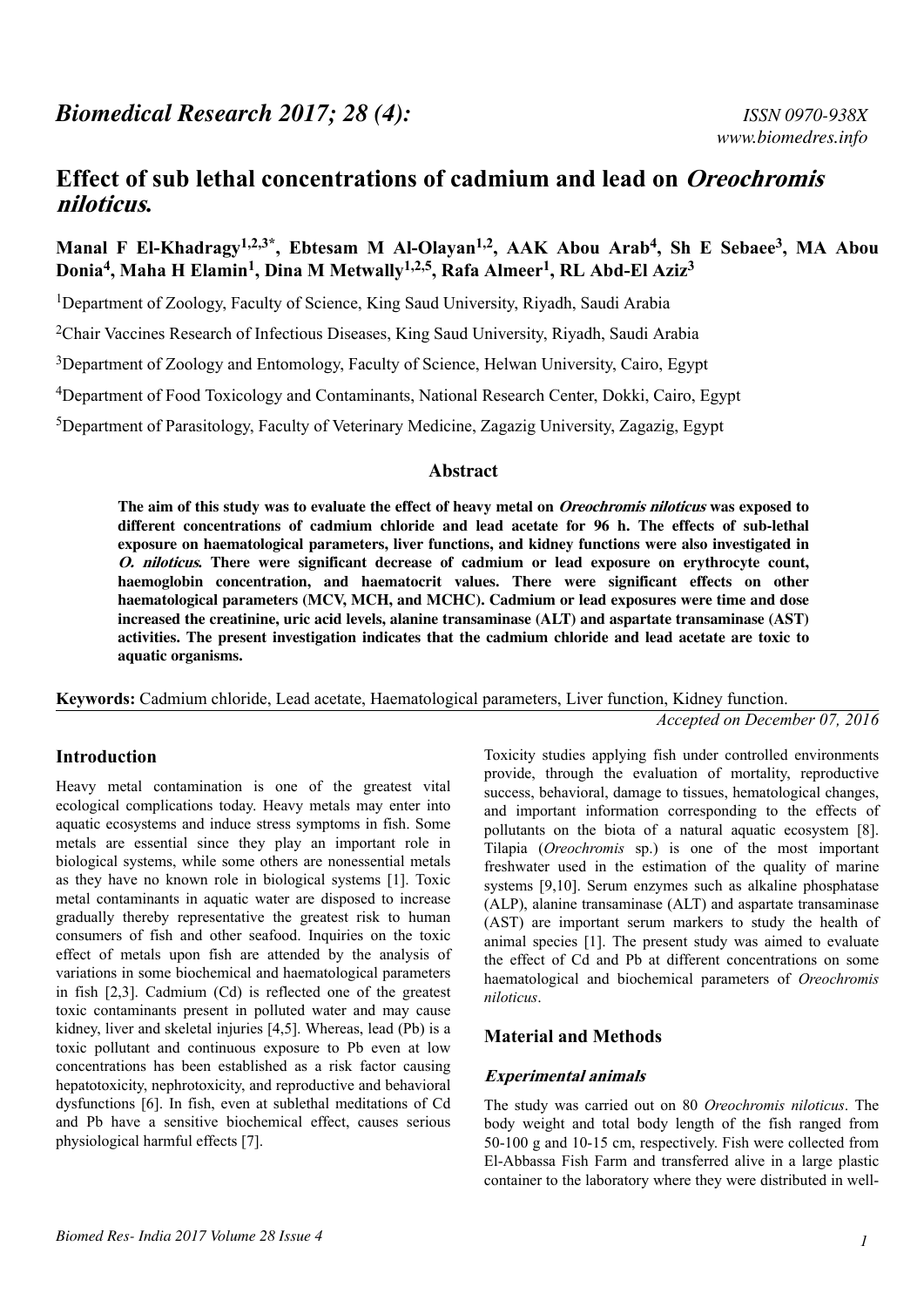ventilated glass aquaria. The fish were acclimatized for 14 days before the onset of the experiment. Fish were fed commercial pellets and checked daily. The use of experimental animals in the study protocol was carried out in accordance with the ethical guidelines of the Medical Research Institute, Alexandria University Appendix 1, (Guiding Principles for Biomedical Research Involving Animals, 2011).



*Figure 1. Effect of concentration of cadmium chloride (CdCl<sup>2</sup> ) or lead acetate (PbAc) on red blood cells (R.B.Cs; 10<sup>6</sup> cells/mm<sup>3</sup> ) of Oreochromis niloticus; A)*  $\frac{1}{4}$  *LC*<sub>50</sub>*; B)*  $\frac{1}{2}$  LC<sub>50</sub>*. Values are mean*  $\pm$ *SEM (n=5); \*p<0.05, significant change with respect to Control group.*

### **Experimental design**

For the experiments, first the 96 h  $LC_{50}$  (50% lethal concentration) of cadmium and lead was determined. 40 fish were used for each metals. Four concentrations of cadmium in the form of cadmium chloride  $(CdCl<sub>2</sub>)$  were used  $(10, 20, 30, ...)$ 40 mg/L), and for lead, lead acetate (PbAc) at 50, 100, 150, 200 mg/L were used. Each concentration was added into an aquarium containing 10 fish.

Fish in each aquarium were continuously observed during the 96 h experiment period. Mortalities and time of death were recorded during the experiment period. These data were entered into SPSS (version 8.0) and probit analysis was used to determine the 96 h  $LC_{50}$  value for CdCl<sub>2</sub> and PbAc [11].

Thereafter, the fish were classified into three groups as follows:

**Group 1:** Served as control group where fish in this group was received zero treatment.

**Group 2:** This group studied the effect of  $\frac{1}{4}$  LC<sub>50</sub> of each  $CdCl<sub>2</sub>$  and PbAc on some biological parameters after 1, 2, 4, 8, 10 and 12 days.

**Group 3:** This group studied the effect of ½ LC50 of each  $CdCl<sub>2</sub>$  and PbAc on some biological parameters after 1, 2, 4, and 6 days.

The water of treated groups was changed every 2 days to minimize metal loss and maintain the concentration of examined metal.

### **Tissue collection**

Liver was weighed and homogenized immediately to give a 10% (w/v) homogenate in ice-cold medium containing 50 mM Tris-HCl and 300 mM sucrose. The homogenate was centrifuged at 500 g for 10 min at 4°C. The supernatant (10%) was used for biochemical determinations.

# **Blood sampling**

The blood samples were taken from caudal vein by sterilized syringe or cutting the tail into sterile heparinized tube for haematological studies and other portion of blood was kept it for half an hour in test tube and then centrifuged at 500 g for 15 min at 4°C to separate serum and stored at -70°C for biochemical studies.

### **Haematological analysis**

Red blood cell counts were carried out using the improved Neubauer hemocytometer, hemoglobin content was estimated using the cyanmethaemoglobin method described by Cooper et al. [12] (Biodiagnostic Kit, Giza, Egypt). Briefly, a known volume of fully oxygenated, uncoagulated blood was centrifuged at 3000 rpm for 10 minutes in a microhaematocrit capillary tube until cells were packed down to constant volume (Britton, 1963). The percentage of relative volume of erythrocytes to the whole blood volume was determined, mean cellular volume (MCV), mean cellular haemoglobin (MCH) and mean cellular hemoglobin concentration (MCHC) were determined. The three parameters were calculated using the following formulas.

MCV (PL)=(packed cell volume as percentage/RBC in millions)  $\times$  10

MCH (pg)=(Hb in g/RBC in millions)  $\times$  10

MCHC ( $g/dL$ )=(Hb in g/packed cell volume)  $\times$  100.

# **Biochemical analysis**

**Liver function test:** Colorimetric determination of alanine aminotransferase (ALT) or aspartate aminotransferase (AST) was estimated by measuring the amount of pyruvate or oxaloacetate produced by forming 2, 4-dinitrophenylhydrazine, according to the method of Reitman and Frankel [13]. The color of which was measured at 546 nm, using kits provided from Biodiagnostic Co. (Giza, Egypt).

**Kidney function test:** Serum creatinine (Cr), uric acid (UA), were assayed in serum, using kits provided from Biodiagnostic Co. (Giza, Egypt) according to the methods that were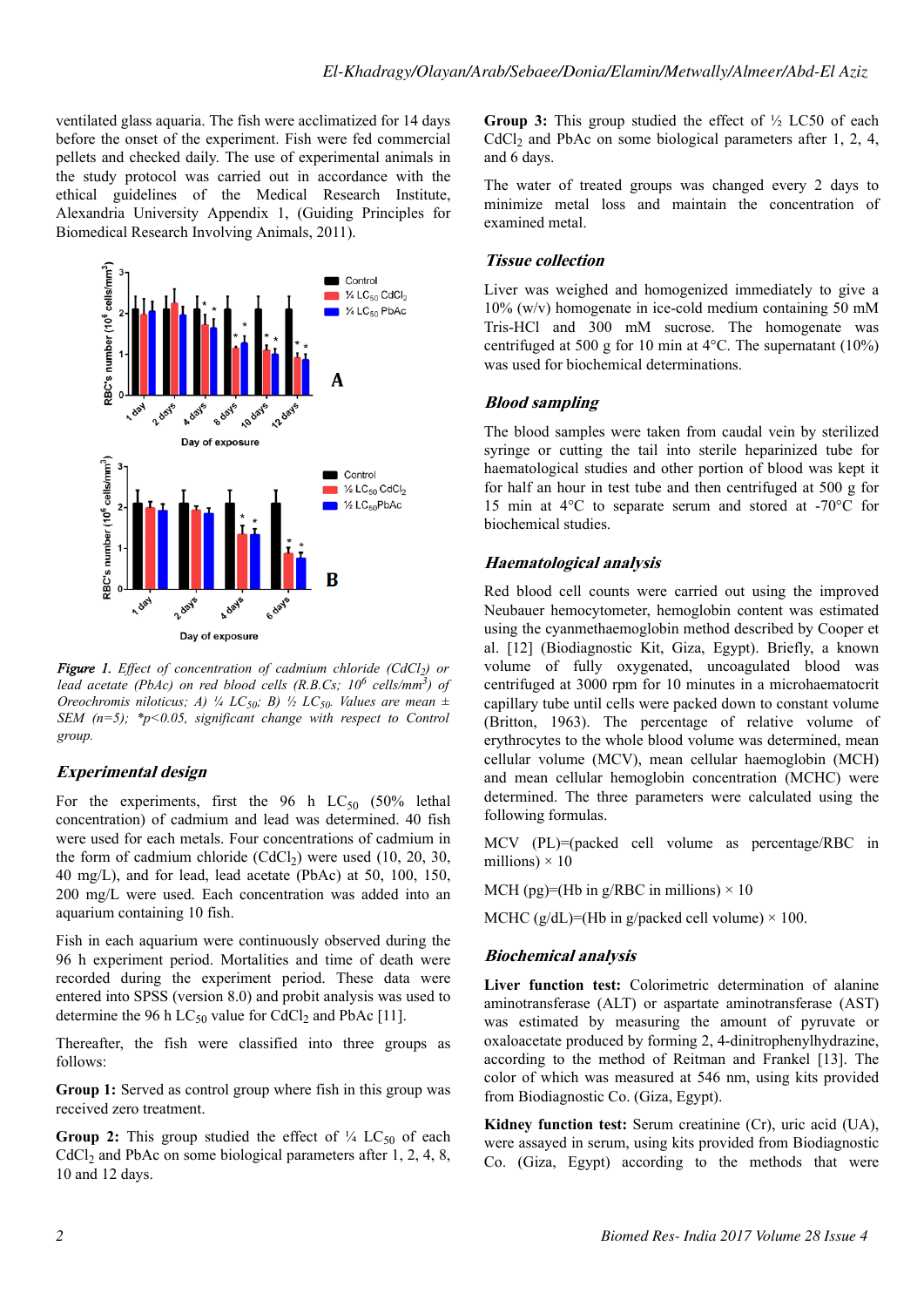described by Bartels et al. [14] and Sanders et al. [15], respectively.

#### **Statistical analysis**

The results were expressed as the mean  $\pm$  standard error of means (SEM). Data were statistically analyzed using Student's t-test with the program Statistical Package for Social Sciences (SPSS) version 0.8. The means of the data were considered significantly different at  $p<0.05$ .



*Figure 2. Effect of concentration of cadmium chloride (CdCl<sup>2</sup> ) or lead acetate (PbAc) on haemoglobin (Hb) contents of Oreochromis niloticus; A) ¼ LC*<sub>50</sub>*; B) ½ LC*<sub>50</sub>*. Values are mean*  $\pm$  *SEM* (n=5)*; \*p<0.05, significant change with respect to control group.*

### **Results**

#### **Change in haematological parameters**

As shown in Figure 1a, the control value of red blood cell count in *Oreochromis niloticus* was  $1.88 \pm 0.15 \times 10^6$  cells/ mm<sup>3</sup>. Red blood cells count in fish that exposed to  $\frac{1}{4}$  LC<sub>50</sub> of  $CdCl<sub>2</sub>$  and PbAc individually for 1, 2, 4, 8, 10 and 12 days showed significant decrease after the 8th day (-40.43% and -38.30%), 10th day (-46.28% and -51,60%) and 12th day (-55.32% and -59.04%), respectively. Also, Figure 1b represent the effect of  $\frac{1}{2}$  LC<sub>50</sub> of CdCl<sub>2</sub> and PbAc individually for 6 days on R.B.Cs counts of *Oreochromis niloticus*. R.B.Cs counts showed significant decrease occurred after the 4th day (-36.70% and -34.04%) and 6th day (-58.52% and -64.89%), respectively. As illustrated in Figure 2a, the control value of Hb in *Oreochromis niloticus* was  $5.88 \pm 0.15$  g/dL. The Hb content in fishes exposed to  $\frac{1}{4}$  LC<sub>50</sub> of CdCl<sub>2</sub> showed significant decrease after the 8th day (-15.31%), 10th day  $(-24.83%)$  and  $12<sup>th</sup>$  day  $(-31.29%)$  while, the administration of  $\frac{1}{4}$  LC<sub>50</sub> of PbAc showed significant decrease after the 4<sup>th</sup> day  $(-14.63\%)$ , 8th day (-23.13%), 10<sup>th</sup> day (-31.29%) and 12<sup>th</sup> day (-38.44%). Figure 2b represent the effect of  $\frac{1}{2}$  LC<sub>50</sub> of CdCl<sub>2</sub> and PbAc individually for 6 days on Hb content of *Oreochromis niloticus* showed significant decrease after the 4<sup>th</sup> day (-14.96% and -24.83%) and 6th day (-22.45% and -31.97%), respectively.



*Figure 3. Effect of concentration of cadmium chloride (CdCl<sup>2</sup> ) or lead acetate (PbAc) on haematocrit value (Ht %) of Oreochromis niloticus; A)*  $\frac{1}{4}$   $LC_{50}$ ; B)  $\frac{1}{2}$   $LC_{50}$ . Values are mean  $\pm$  SEM (n=5); *\*p<0.05, significant change with respect to control group.*



*Figure 4. Effect of concentration of cadmium chloride (CdCl<sup>2</sup> ) or lead acetate (PbAc) on mean corpuscle volume (MCV) of Oreochromis niloticus; A) ¼ LC*<sub>50</sub>*; B) ½ LC*<sub>50</sub>*. Values are mean*  $\pm$ *SEM (n=5); \*p<0.05, significant change with respect to control group.*

As shown in Figure 3a, the control value of Ht% in *Oreochromis niloticus* was  $17.90 \pm 0.21\%$ . The Ht% in fishes exposed of  $\frac{1}{4}$  LC<sub>50</sub> of CdCl<sub>2</sub> and PbAc individually for 12 days showed significant decrease after the 4th day (-7.54% and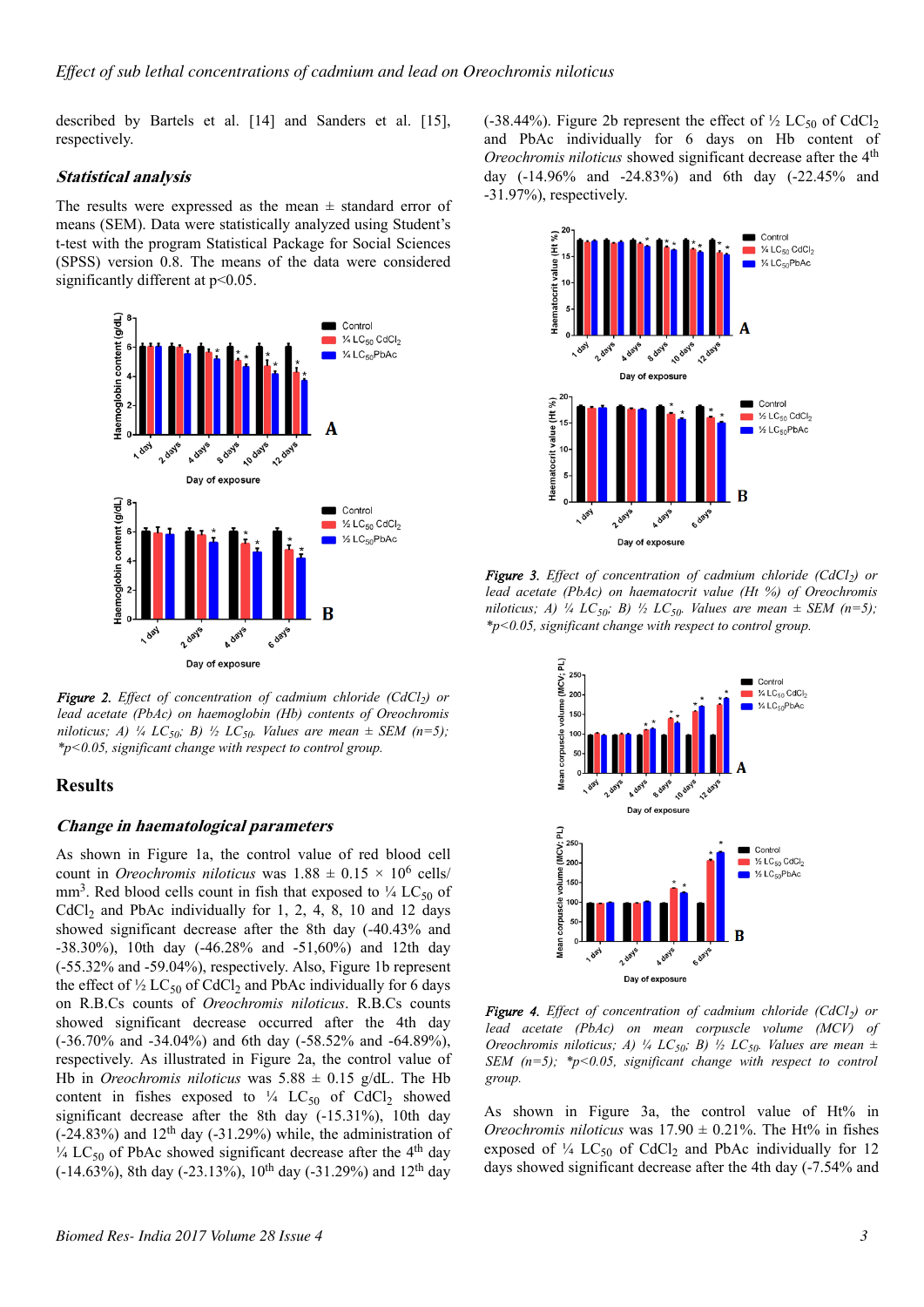-10.17%), 8th day (-7.54% and -10.17%), 10th day (-9.83% and  $-12.51\%$ ), and  $12<sup>th</sup>$  day ( $-13.63\%$  and  $-15.20\%$ ), respectively.



*Figure 5. Effect of concentration of cadmium chloride (CdCl<sup>2</sup> ) or lead acetate (PbAc) on mean corpuscle haemoglobin (MCH) of Oreochromis niloticus; A) ¼ LC*<sub>50</sub>*; B) ½ LC*<sub>50</sub>*. Values are mean*  $\pm$ *SEM (n=5); \*p<0.05, significant change with respect to control group.*



*Figure 6. Effect of Concentration of cadmium chloride (CdCl<sup>2</sup> ) or lead acetate (PbAc) on mean corpuscle haemoglobin concentration (MCHC) of Oreochromis niloticus; A) ¼ LC50; B) ½ LC50. Values are mean*  $\pm$  *SEM* (*n*=5); \**p*<0.05, *significant change with respect to control group.*

Figure 3b illustrated the effect of  $\frac{1}{2}$  LC<sub>50</sub> of CdCl<sub>2</sub> and PbAc individually for 6 days on Ht % of *Oreochromis niloticus*. The administration of  $\frac{1}{2}$  LC<sub>50</sub> of CdCl<sub>2</sub> significant decrease after the  $2<sup>nd</sup>$  day (-5.44%), 4th day (-7.71%) and 6<sup>th</sup> day (-11.28%), while the administration of  $\frac{1}{2}$  LC<sub>50</sub> of PbAc significant decrease after the  $4<sup>th</sup>$  and  $6<sup>th</sup>$  day (- 13.63% and -17.21%, respectively). As illustrated in Figure 4a, the control value of MCV in *Oreochromis niloticus* was 96.24 ± 0.60 PL. The MCV in fishes exposed to  $\frac{1}{4}$  LC<sub>50</sub> of CdCl<sub>2</sub> showed significant increase after the 1<sup>st</sup> day (+4.45%), 3<sup>rd</sup> day (+13.99%), 8<sup>th</sup> day (+43.56%),  $10^{th}$  (+61.26%), and  $12^{th}$  (+80.28%), while the administration of  $\frac{1}{4}$  LC<sub>50</sub> of PbAc showed significant increase after the 4<sup>th</sup> day (+15.50%), 8th day (+31.12%), 10<sup>th</sup> day  $(+75.19%)$  and  $12<sup>th</sup>$  day  $(+96.38%)$ . Figure 4b illustrated the effect of  $\frac{1}{2}$  LC<sub>50</sub> of CdCl<sub>2</sub> and PbAc individually for 6 days on MCV of *Oreochromis niloticus*. The administration of  $\frac{1}{2}$  LC<sub>50</sub> of  $CdCl<sub>2</sub>$  showed significant increase after the 4<sup>th</sup> day  $(+38.58%)$  and 6<sup>th</sup> day  $(+110.59%)$ , while the administration of  $\frac{1}{2}$  LC<sub>50</sub> of PbAc showed significant increase after the 2<sup>nd</sup>, 4<sup>th</sup> and  $6^{th}$  day (+3.43%, +26.31%, and +133.96%, respectively).

As shown in Figure 5a, the control value of MCH in *Oreochromis niloticus* was  $34.97 \pm 0.46$  pg. The MCH in fishes exposed to  $\frac{1}{4}$  LC<sub>50</sub> of CdCl<sub>2</sub> showed significant increase after the 1<sup>st</sup> day (+5.15%), 8<sup>th</sup> day (+24.48%), 10<sup>th</sup> (+25.25%), and  $12<sup>th</sup>$  (+32.11%), on other hand the administration of  $\frac{1}{4}$ LC<sub>50</sub> of PbAc showed significant increase after the  $10<sup>th</sup>$  day  $(+22.76\%)$  and  $12<sup>th</sup>$  day  $(+26.97%)$ . Figure 5b illustrated the effect of  $\frac{1}{2}$  LC<sub>50</sub> of CdCl<sub>2</sub> and PbAc individually for 6 days on MCH of *Oreochromis niloticus*. The administration of  $\frac{1}{2}$  LC<sub>50</sub> of CdCl<sub>2</sub> showed significant increase after the  $4<sup>th</sup>$  day and  $6<sup>th</sup>$ day  $(+13.15\%$  and  $+33.23\%$ , respectively), while The administration of  $\frac{1}{2}$  LC<sub>50</sub> of PbAc showed non-significant change after the  $4<sup>th</sup>$  day, significant increase after the  $6<sup>th</sup>$  day  $(+53.76%)$  and significant decrease after the 1<sup>st</sup> and 2<sup>nd</sup> day (-8.49% and -15.93%, respectively).

As illustrated in Figure 6a, the control value of MCHC in *Oreochromis niloticus* was  $32.74 \pm 0.55$  g/dL. The MCHC in fishes exposed of  $\frac{1}{4}$  LC<sub>50</sub> of CdCl<sub>2</sub> for 12 days showed significant decrease after the  $4<sup>th</sup>$  day (-6.41%),  $8<sup>th</sup>$  day (-9.16%),  $10^{th}$  day (-15.36%) and  $12^{th}$  day (-21.81%). The MCHC in fishes exposed of  $\frac{1}{4}$  LC<sub>50</sub> of PbAc for 12 days showed non-significant change after 1<sup>st</sup> day and significant decrease after the  $2<sup>nd</sup>$ ,  $4<sup>th</sup>$ ,  $8<sup>th</sup>$ ,  $10<sup>th</sup>$  and  $12<sup>th</sup>$  day  $(-8.4\%$ , -12.03%, -14.51%, -18.75%, and -28.53%, respectively). The effect of  $\frac{1}{2}$  LC<sub>50</sub> of CdCl<sub>2</sub> and PbAc individually for 6 days on MCHC of *Oreochromis niloticus* demonstrated in Figure 6b. Significant decrease after the  $2<sup>nd</sup>$  day (-5.74%, -9.41%), 4<sup>th</sup> day  $(-9.65\%, -11.42\%)$  and  $6^{th}$  day  $(-12.65\%, -15.70\%),$ respectively, were occurred.

#### **Change in biochemical parameters**

The control value of serum creatinine level in *Oreochromis niloticus* was  $1.34 \pm 0.10$  mg/dL. The creatinine level in fishes exposed to  $\frac{1}{4}$  LC<sub>50</sub> of CdCl<sub>2</sub> for 12 days showed significant increase after the 4<sup>th</sup>, 8<sup>th</sup>, 10<sup>th</sup> and 12<sup>th</sup> day (+55.96%, + 98.51%, + 117.16%, and 135.07%, respectively) (Figure 7a). Figure 7b illustrated the effect of  $\frac{1}{2}$  LC<sub>50</sub> of CdCl<sub>2</sub> and PbAc individually for 6 days on creatinine of *Oreochromis niloticus*. The administration of  $1/2$  LC<sub>50</sub> of CdCl<sub>2</sub> showed significant increase after the  $2<sup>nd</sup>$  day (+76.21%), 4<sup>th</sup> day (+108.21%) and  $6<sup>th</sup>$  day (+127.61%), while the administration of  $\frac{1}{2}$  LC<sub>50</sub> of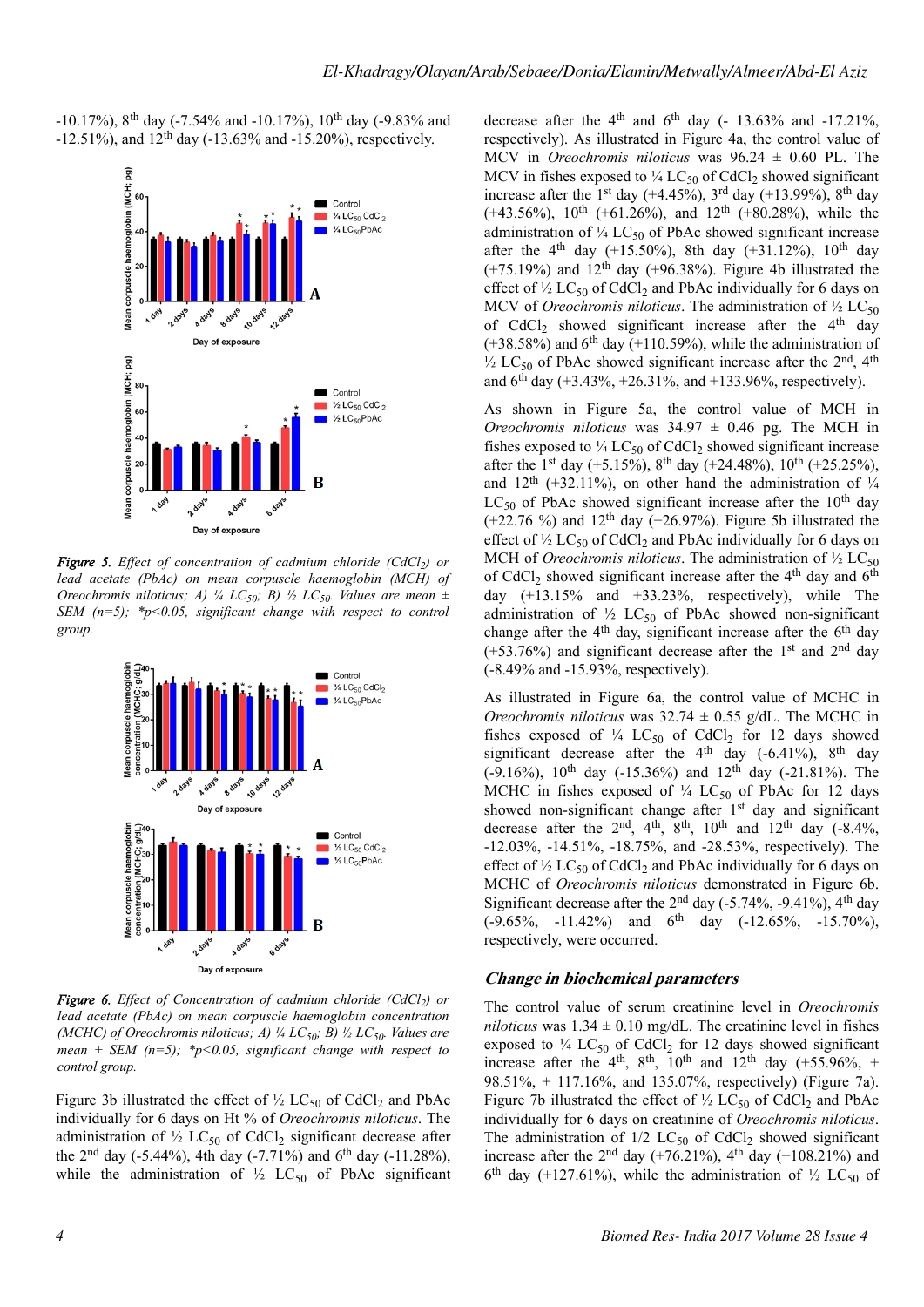PbAc showed significant increase after the 4<sup>th</sup> and 6<sup>th</sup> day  $(+66.42\%$ , and  $+96.27\%$ , respectively).



*Figure 7. Effect of concentration of cadmium chloride (CdCl<sup>2</sup> ) or lead acetate (PbAc) on creatinine of Oreochromis niloticus; A) ¼ LC*<sub>50</sub>*; B*)  $\frac{1}{2}$  *LC*<sub>50</sub>*. Values are mean*  $\pm$  *SEM* (*n*=5)*;*  $*$ *p*<0.05*, significant change with respect to control group.*



*Figure 8. Effect of concentration of cadmium chloride (CdCl<sup>2</sup> ) or lead acetate (PbAc) on uric acid of Oreochromis niloticus; A) ¼ LC*<sub>50</sub>*; B*)  $\frac{1}{2}$  *LC*<sub>50</sub>*. Values are mean*  $\pm$  *SEM* (*n*=5)*;* \**p*<0.05*, significant change with respect to Control group.*

As showed in Figure 8a, the control value of serum uric acid in *Oreochromis niloticus* was  $9.77 \pm 0.15$  mg/dL. The uric acid in fishes exposed to  $\frac{1}{4}$  LC<sub>50</sub> of CdCl<sub>2</sub> for 12 days showed significant increase after the  $2<sup>nd</sup>$ ,  $4<sup>th</sup>$ ,  $8<sup>th</sup>$ ,  $10<sup>th</sup>$  and  $12<sup>th</sup>$  day  $(+7.88 \degree\% + 19.65 \degree\% + 22.21\% + 24.97\%$ , and  $+46.37\%$ , respectively), while The administration of  $\frac{1}{4}$  LC<sub>50</sub> of PbAc showed significant increase after the  $4<sup>th</sup>$ ,  $8<sup>th</sup>$ ,  $10<sup>th</sup>$  and  $12<sup>th</sup>$  day  $(+14.26\%, +24.53\%, +26.31\% \text{ and } +36.54\%, \text{ respectively}).$ 

Figure 8b illustrated the effect of  $\frac{1}{2}$  LC<sub>50</sub> of CdCl<sub>2</sub> and PbAc individually for 12 days on uric acid of *Oreochromis niloticus*. The administration of  $1/2$  LC<sub>50</sub> of CdCl<sub>2</sub> showed significant increase after the 1st day  $(+7.57%)$ ,  $2<sup>nd</sup>$  day  $(+12.79%)$ ,  $4<sup>th</sup>$  day  $(+21.60%)$  and 6<sup>th</sup> day  $(+29.58%)$ , while the administration of  $\frac{1}{2}$  LC<sub>50</sub> of PbAc showed significant increase after the 2<sup>nd</sup>, 4<sup>th</sup> and  $6^{th}$  day (+9.72%, +19.04%, and +30.40%, respectively).

As showed in Figure 9a, the control value of serum AST in *Oreochromis niloticus* was  $14.75 \pm 0.39$  U/L. The AST in fishes exposed to  $\frac{1}{4}$  LC<sub>50</sub> of CdCl<sub>2</sub> for 12 days showed significant increase after the  $4^{th}$  (+9.76%),  $8^{th}$  (+34.17%),  $10^{th}$  $(+36.34\%)$  and  $12<sup>th</sup>$  day  $(+59.80\%)$ , while The administration of  $\frac{1}{4}$  LC<sub>50</sub> of PbAc showed significant increase after the 2<sup>nd</sup>,  $4<sup>th</sup>$ ,  $8<sup>th</sup>$ ,  $10<sup>th</sup>$  and  $12<sup>th</sup>$  day  $(+8.41\%, +18.58\%, +39.59\%,$ +45.02% and +70.64%, respectively). Figure 9b illustrated the effect of  $\frac{1}{2}$  LC<sub>50</sub> of CdCl<sub>2</sub> and PbAc individually for 12 days on AST of *oreochromis niloticus*. The administration of ½  $LC_{50}$  of CdCl<sub>2</sub> showed significant increase after the 2<sup>nd</sup> day (+11.12%), 4<sup>th</sup> day (+38.24%) and 6<sup>th</sup> day (+65.36%), while the administration of  $\frac{1}{2}$  LC<sub>50</sub> of PbAc showed significant increase after the  $2<sup>nd</sup>$ ,  $4<sup>th</sup>$  and  $6<sup>th</sup>$  day (+22.58%, +51.80%, and +78.78%, respectively).



*Figure 9. Effect of concentration of cadmium chloride (CdCl<sup>2</sup> ) or lead acetate (PbAc) on serum AST of Oreochromis niloticus; A) ¼ LC*<sub>50</sub>*; B*)  $\frac{1}{2}$  *LC*<sub>50</sub>*. Values are mean*  $\pm$  *SEM* (*n*=5)*;*  $\frac{*}{p}$   $\lt$ 0.05*, significant change with respect to control group.*

As illustrated in Figure 10a, the control value of serum ALT in *Oreochromis niloticus* was  $6.58 \pm 0.40$  U/L. The ALT in fishes exposed to  $\frac{1}{4}$  LC<sub>50</sub> of CdCl<sub>2</sub> for 12 days showed significant increase after the  $2^{nd}$  (+21.28%), 4<sup>th</sup> (+56.38%), 8<sup>th</sup> (+90.58%),  $10^{th}$  (+133.59%) and  $12^{th}$  day (+169.45%), while The administration of  $\frac{1}{4}$  LC<sub>50</sub> of PbAc showed significant increase after the 4<sup>th</sup>, 8<sup>th</sup>, 10<sup>th</sup> and 12<sup>th</sup> day (+63.68%, +100.15%, +149.24% and +181.61%, respectively). Figure 10b illustrated the effect of  $\frac{1}{2}$  LC<sub>50</sub> of CdCl<sub>2</sub> and PbAc individually for 12 days on ALT of *Oreochromis niloticus*. The administration of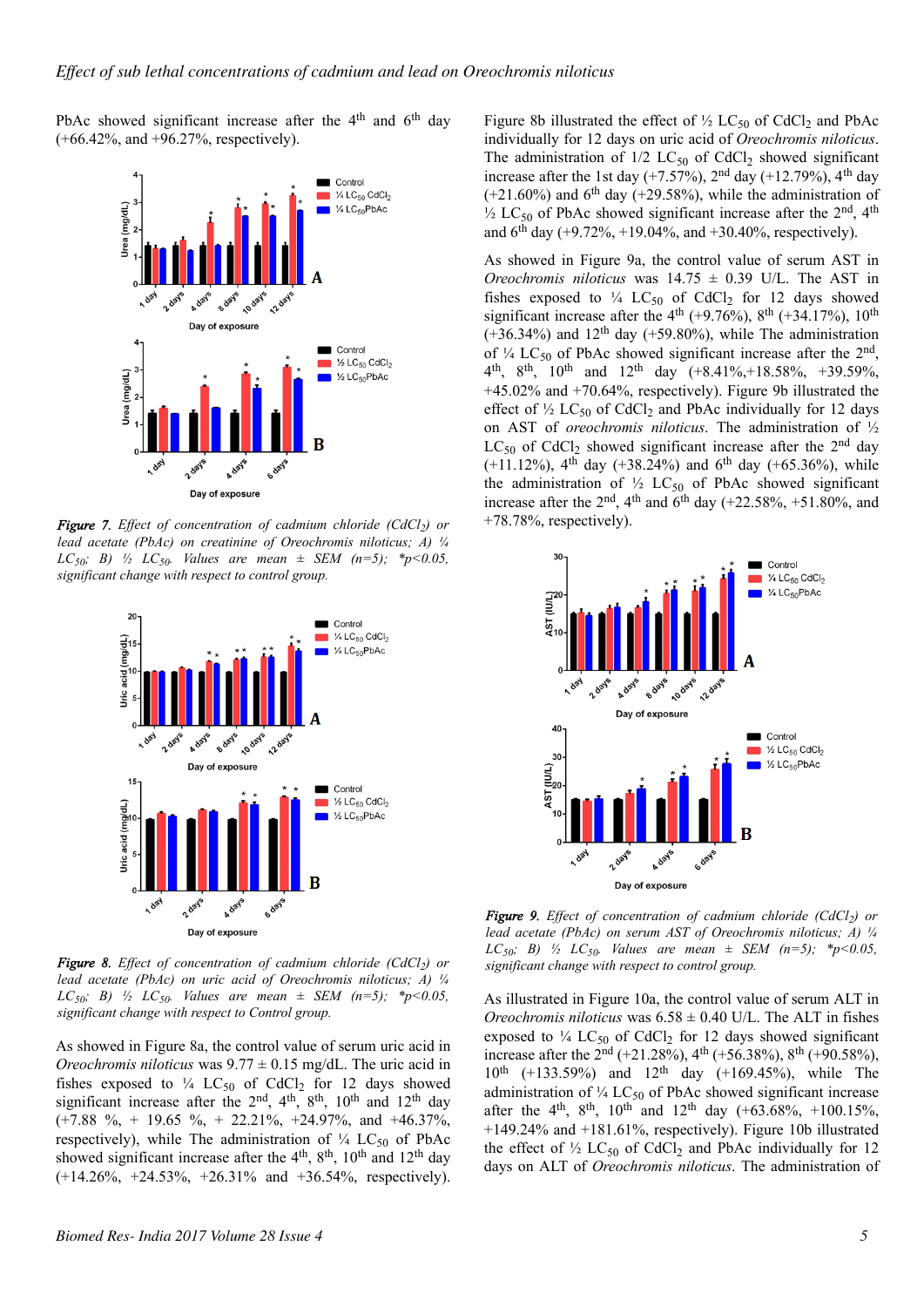$1/2$  LC<sub>50</sub> of CdCl<sub>2</sub> showed significant increase after the 2<sup>nd</sup> day  $(+56.38\%)$ , 4<sup>th</sup> day  $(+96.66\%)$  and 6<sup>th</sup> day  $(+127.36\%)$ , while the administration of  $\frac{1}{2}$  LC<sub>50</sub> of PbAc showed significant increase after the  $2^{nd}$ ,  $4^{th}$  and  $6^{th}$  day  $(+79.33\%, +106.32\%)$ and +158.36%, respectively).



*Figure 10. Effect of concentration of cadmium chloride (CdCl<sup>2</sup> ) or lead acetate (PbAc) on serum ALT of Oreochromis niloticus; A) ¼ LC*<sub>50</sub>*; B*)  $\frac{1}{2}$  *LC*<sub>50</sub>*. Values are mean*  $\pm$  *SEM* (*n*=5)*;*  $*$ *p*<0.05*, significant change with respect to control group.*

# **Discussion**

Cadmium is one of these heavy metals that have become widely distributed in the aquatic environment as an industrial waste produced from electroplating and plastic industry [16]. Lead has been recognized as the major heavy metal pollution in some areas because of its wide distribution in the human environment [17]. Blood parameters are often measured, when clinical diagnosis of fish physiology is applied to determine the sub-chronic effects of pollutants. The use of haematological variables, such as haemoglobin and haematocrit indicate a physiological response to a contaminated environment [18]. The count of red blood cells is quite a stable index and the animal body tries to maintain this count within the limits of certain physiological standards using various physiological mechanisms of compensation [19]. Studies have shown that when the water quality is affected by toxicants, any physiological changes will be reflected in the values of one or more of the haematological parameters [20].

This study, therefore, assessed the haematological profile of *O. niloticus* exposed to  $\frac{1}{4}$  and  $\frac{1}{2}$  of LC<sub>50</sub> for PbAc and CdCl<sub>2</sub> individually; this profile indicated that decrease in red blood cells count, Hb content and Ht%. These results were supported by Alkahemal-Balawi et al. [20], they reported that sub-chronic exposure to Pb in the Clarias gariepinus, affects blood parameters and plasma chemistry. Adeyemo [21] reported decreased haemoglobin, RBC count and haematorit values in *C. gariepinus* exposed to lead nitrate. Enuneku and Ezemonye [22] indicated the administration of Cd to *H. occipitalis* and *B. maculatus* induced declines in TEC (total erythrocytes count), Ht% and Hb levels with increase in the concentration of Cd. The observed decrease in these blood indices is indicative of Cd-induced anaemia and this is consistent with previous studies of anemia in fish, rats and rabbits exposed to cadmium, mercury, lead, nickel, copper and zinc [23]. Various mechanisms have been proposed for Cd induced anaemia. These include iron deficiency anemia due to competition of Cd with iron in the iron transfer system of the intestinal mucosa, hypoplastic anaemia derived from the inhibitory effect of Cd on the growth of erythroid progenitor cells, or bone marrow cells and haemolytic anemia due to red cell sequestration in the spleen [22].

Among the heavy metals causing anaemia, the mechanism of Pb-induced anaemia is well known to involve the inhibition of red cell delta aminolevulinate hydrogenase [24], but cadmium does not have any effect on the activity of this enzyme [22]. Pb is known to inhibit the activities of three enzymes in heme biosynthesis viz aminolaevulinic acid dehydratase, coproporphyrin oxidase and ferrochelatase. Therefore, the formation and excretion of heme precursors such as aminolevulinic acid, porphobilinogen, coproporphyrin and zinc protoporphyrin is increases by Pb exposure. Pb inhibits ferrochelatase enzyme that incorporates iron into protoporphyrin-IX to form heme [25]. Enuneku and Ezemonye reported that the decreases in haemoglobin concentration signifies that the fish's ability to provide sufficient oxygen to the tissues is restricted considerably and will result in decrease of physical activity [22]. The significant decrease in the haemoglobin concentrations may also be due to either an increase in the rate at which the haemoglobin is destroyed or to a decrease in the rate of haemoglobin synthesis. The prolonged reduction in haemoglobin content is deleterious to oxygen transport and any blood dyscrasia and degeneration of the erythrocytes could be described as pathological conditions in fishes exposed to toxicants.

In this study, the decrease in hematological indices appeared to be due to the decreased cellular count in the blood of fish after Cd or Pb exposure. The PCV (Ht%) significantly decreased, while the MCV increased. This increase in MCV may be due to the swelling of the RBCs under heavy metal stress. Additionally, an increase in RBC size could be the result of a premature release of immature RBCs in response to anemia. Furthermore, previous work has shown that stress reaction causes an osmotic imbalance. This can diminish the pH of the blood and increase the volume of erythrocytes, subsequently affecting the hematocrit value. Stress reactions can also lead to epinephrine release, which may cause premature release of immature or deformed erythrocytes from the spleen and may affect the hematocrit value [26,27]. Indeed, the low values of PCV (Ht%) in fish exposed to stressors has been explained by a reduction in RBC volume caused by osmotic changes due to ion losses from the blood plasma and on the other hand by reduced number of RBC as a result of adrenergic-splinic expansion in hypoxic conditions [28].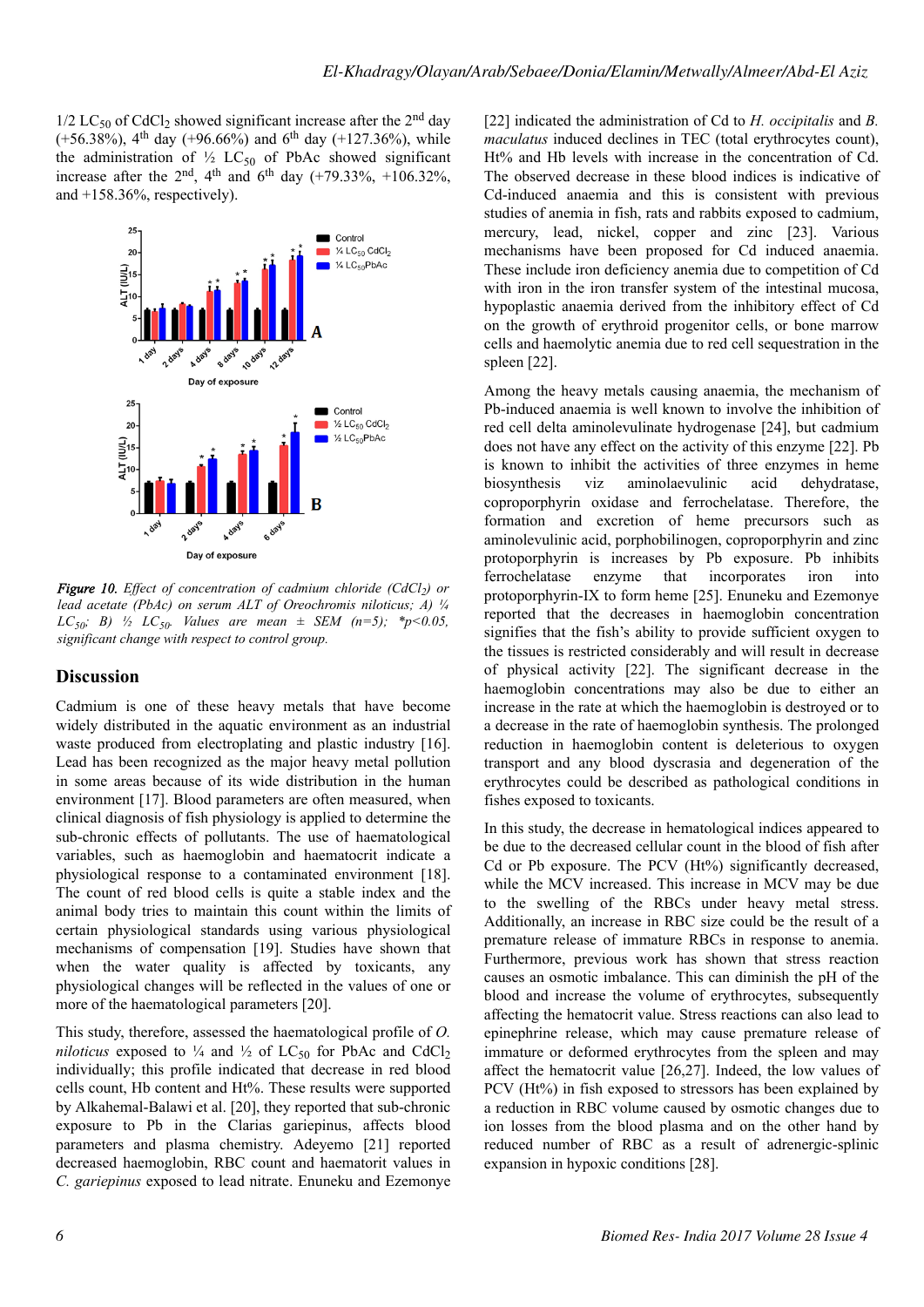Liver enzymes such as ALT and AST are marker enzymes for liver function and integrity [6]. These enzymes are usually raised in acute hepatotoxicity or mild hepatocellular injury, but tend to decrease with prolonged intoxication due to damage to the liver. Aminotransferases, ALT and AST, are an important class of enzymes linking carbohydrate and amino acid metabolism, the relationship between the intermediates of the citric acid cycle is well established. These enzymes are regarded as markers of liver injury [29]. Liver is a major target organ for Cd and Pb toxicities after acute exposure. Acute Cd exposure produces hepatocyte swelling and fatty change, as well as focal, zonal, and massive necrosis, resulting in marked elevation of serum enzymes [30]. Whereas, chronic Pb exposure causes alteration in liver functions and by binding to plasmatic proteins causes alterations in a high number of enzymes and may perturb protein synthesis in hepatocytes [29]. In the present study, serum AST and ALT were significantly high suggesting that such liver damage might have occurred and hence leading to the leakage of these enzymes into the blood [16]. Ajayi et al. showed that Pb is known to bind to the sulfydryl groups of enzymes containing cysteine, and found to form complexes with amino acids and protein [31]. Since AST, ALT is liver enzymes, Pb will alter the level of ALT activity in the tissues by disrupting their membrane. Consequently, there will be a discharge of the cell content into the blood stream and ALT activity is known to increase only in heavy metal poisoning, toxic hepatosis, and muscular dystrophy.

Creatinine and uric acid levels are indicators of kidney function [16]. Creatinine is the breakdown product of creatine, which is an important part of the muscle. The test is performed to evaluate the kidney function. If the kidney function is abnormal, the creatinine level will increase in the blood, due to decreased excretion of creatinine in the urine. Serum/plasma creatinine is a more sensitive indicator of renal function than the blood urea nitrogen. The presence of the increased level of urea and creatinine concentration in the blood suggests the inability of the kidney to excrete these products [32]. In the present study, creatinine, and uric acid showed a significant increase in fish exposed to CdCl<sub>2</sub>. This result was supported by Abdel-Tawwab and Wafeek [16] reported that the action of heavy metal on glomeruli filtration rate and/or Cd may cause pathological changes to the kidney resulting in dysfunction. The changes in uric acid and creatinine level due to the severe injured effect of  $CdCl<sub>2</sub>$  on kidney. In the present study the creatinine level for all groups of *O. niloticus* exposed to PbAc increased that indicated kidney had been affected during PbAc administration. The present results have been supported by Khalil-Manesh et al. [33], who mentioned that lead acetate increased serum creatinine level as compared to the control group, where rats were intoxicated. Similar results have been reported by many researchers [34].

The present study showed that PbAc affected the level of uric acid. The uric acid level increased during PbAc exposure. The same results have been found by Abdel Moneim et al. [34] in rats, and have also been reported by Dioka et al. [35], who mentioned that exposure of human subjects to lead in petrol

increased the concentrations of uric acid as compared to unexposed subjects. In conclusion, the obtained results in our study demonstrated that lead acetate and cadmium chloride are toxic to *O. niloticus* and exposures to lead acetate and cadmium chloride resulted in significant haematological and biochemical alterations. The present results clearly indicate that those metals may be a threat to aquatic fauna and flora as well as humans.

# **Acknowledgment**

The authors extend their appreciation to the deanship of scientific research at King Saud University for funding the work through the research group project No. RGPVPP- 074.

# **References**

- 1. Heydarnejad MS, Khosravian-Hemamai M, Nematollahi A. Effects of cadmium at sub-lethal concentration on growth and biochemical parameters in rainbow trout (Oncorhynchus mykiss). Ir Vet J 2013; 66: 11.
- 2. Ishikawa NM, Ranzani-Paiva MJT, Lombardi JV, Ferreira CM. Hematological parameters in Nile Tilápia, Oreochromis niloticus exposed to sub-letal concentrations of mercury. Brazilian Arch Biol Technol 2007; 50: 619-626.
- 3. Senthamilselvan D, Chezhian A, Suresh E, Ezhilmathy R. Toxic effects of heavy metals (cadmium plus mercury) on haematological parameters and DNA damage in Lates calcarifer. J Toxicol Environ Health Sci 2012; 4: 156-161.
- 4. Dkhil MA, Al-Quraishy S, Diab MM, Othman MS, Aref AM. The potential protective role of Physalis peruviana L. fruit in cadmium-induced hepatotoxicity and nephrotoxicity. Food Chem Toxicol 2014; 74: 98-106.
- 5. Järup L. Hazards of heavy metal contamination. Br Med Bull 2003; 68: 167-182.
- 6. Abdel-Moneim AE. Indigofera oblongifolia Prevents Lead Acetate-Induced Hepatotoxicity, Oxidative Stress, Fibrosis and Apoptosis in Rats. PLoS One 2016; 11: e0158965.
- 7. Abedi Z, Hasantabar F, Khalesi MK, Babaei S. Effect of Sublethal Concentrations of Cadmium, Lead and Chromium on Some Enzymatic Activities of Common Carp; Cyprinus carpio. World J Zool 2013; 8: 98-105.
- 8. Graham ML, Renner VE, Blukacz-Richards EA. Ecological Risk Assessment, in: J.-F. Férard, C. Blaise (Eds.), Encyclopedia of Aquatic Ecotoxicology. Springer Netherlands, Dordrecht, 2013.
- 9. Firat O, Cogun HY, Yuzereroglu TA, Gok G, Kargin F, Kotemen Y. A comparative study on the effects of a pesticide (cypermethrin) and two metals (copper, lead) to serum biochemistry of Nile tilapia, Oreochromis niloticus. Fish Physiol Biochem 2011; 37: 657-666.
- 10.Sayed AEDH, Moneeb RH. Hematological and biochemical characters of monosex tilapia (Oreochromis niloticus, Linnaeus, 1758) cultivated using methyltestosterone. J Basic Appl Zoology 2015; 72: 36-42.